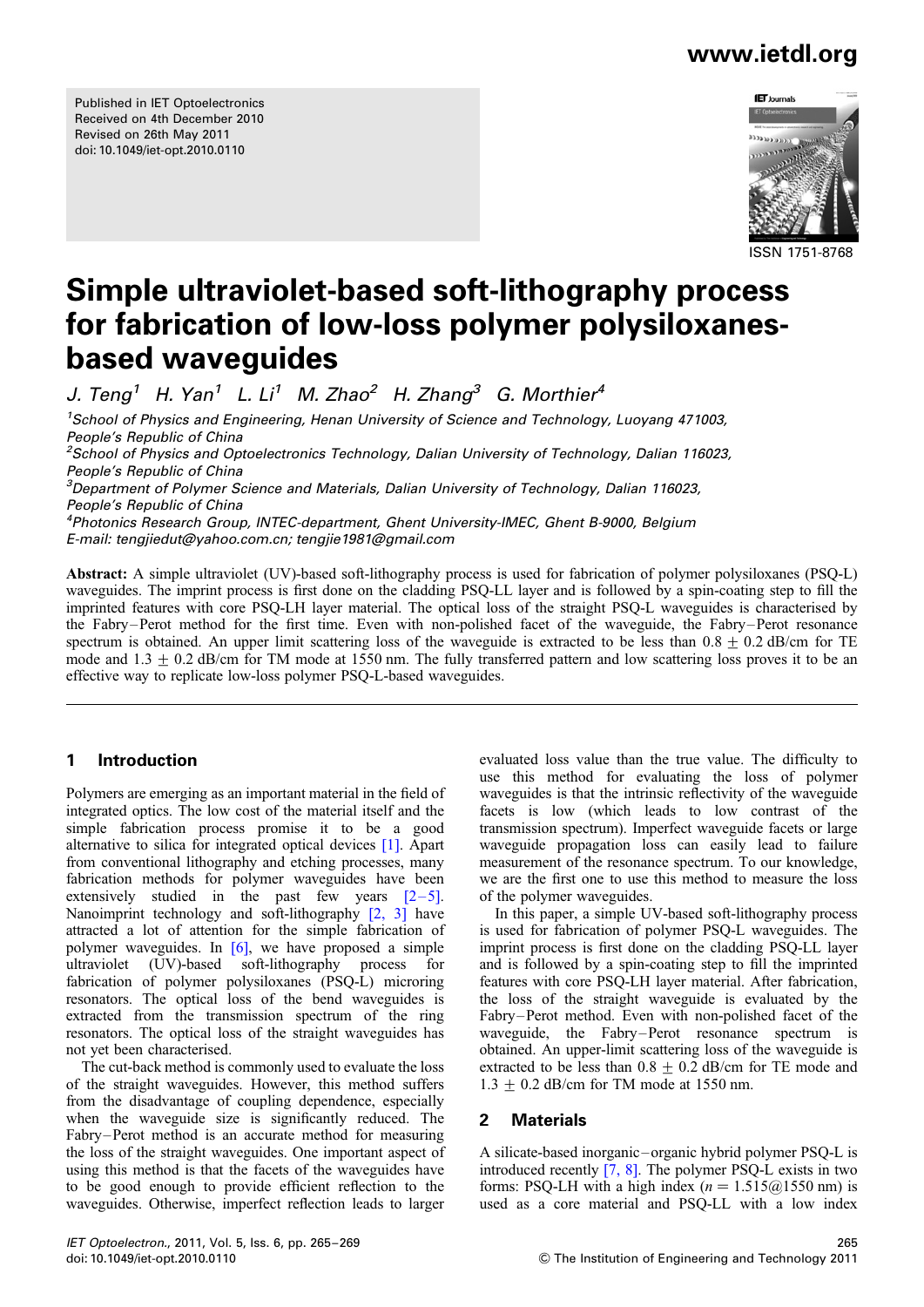$(n = 1.454@1550$  nm) is used as a cladding material for the waveguides. The best aspect of using polymer PSQ-L is that it is purely liquid (solvent free) and UV curable, which makes it compatible with soft-lithography processes. PSQ-L also exhibits excellent optical properties and thermal stability [1% degradation temperature (Td) is all above  $300^{\circ}$ C in air and  $340^{\circ}$ C in nitrogen]. The optical loss of the PSQ-LH film measured by a prism coupler (SPA-4000) is less than 0.3 dB/cm at 1310 nm and less than 0.9 dB/cm at 1550 nm.

### 3 Fabrication process

Soft-lithography has been proved an effective way to fabricate polymer waveguide circuits [3, 9] by using a soft UVtransparent polydimethylsiloxane (PDMS) mold. The imprint process parameters highly depend on the properties of the polymer. Low-viscous UV-curable polymer is more desirable for the imprint process since it allows for low pressure in the UV-based imprint process. PDMS molds have more advantages than UV-transparent silica glass molds for fabrication of submicron structures: once a master mold is made and it can be used many times. Furthermore, the soft PDMS mold can be easily peeled off from the substrate.

In this paper, unlike in conventional imprint processes, the imprint step for structuring is done first on the cladding layer rather than on the core layer and is followed by a spin-coating step to fill the imprinted features with core layer material. This approach avoids controlling the thickness of the residual core layer.

The waveguides circuits are replicated by a softlithography process (Fig. 1). First, a master mold is fabricated by a conventional lithography from negative photo-definable resist SU-8(MICRO CHEM). Then PDMS is casted on top of the master mold. After thermal curing

**DSOJI** 

( $150^{\circ}$ C,  $10$  min), the PDMS mold is peeled off from the master mold. The PDMS mold is used to replicate polymer waveguides.

The imprint process is carried out as follows. First, a drop of pure PSQ-LL is deposited on the silicon wafer, and then the PDMS mold is put on top. After 20 min imprint time, it is exposed to the UV lamp (about 2000 mJ/cm<sup>2</sup>) for 3 min. After that, the PDMS mold is peeled off and the polymer is baked for 1 h at  $180^{\circ}$ C to allow for solidification after UV exposure. In order to improve the adhesion to the second layer, 5 min of oxygen plasma etching is done on the first layer. Then the core layer PSQ-LH is spin-coated on the first layer with high speed (9500 rpm). Finally, the sample is post-baked at  $180^{\circ}$ C for 2 h and at  $200^{\circ}$ C for another 2 h to allow for full polymerisation.

Since the thickness of the residual cladding layer does not need to be controlled accurately as long as it is thick enough to eliminate the substrate leakage loss. The width and the height of the buried waveguide are designed as  $3$  and  $2 \mu m$ . The slab height of the ridge waveguide is minimised by spin-coating with a high speed to about 800 nm. This fabrication process is also compatible with other core material.

### 4 Measurement results

#### 4.1 Theory

The optical loss of the waveguides is an important factor for optical devices. The cut-back method is most commonly used for evaluating the loss of the straight waveguides  $[10, 11]$ . However, this method suffers from the disadvantage of coupling dependence, especially when the waveguide size is significantly reduced.

Fabry–Perot resonance method is a simple and accurate way to evaluate the loss of the straight waveguides. By



Step 3, Peel off PDMS mold

Fig. 1 Fabrication process for polymer PSQ-L waveguides



Step 2, Imprint, UV exposure



Step 4. Spin-coat the core PSO-LH laver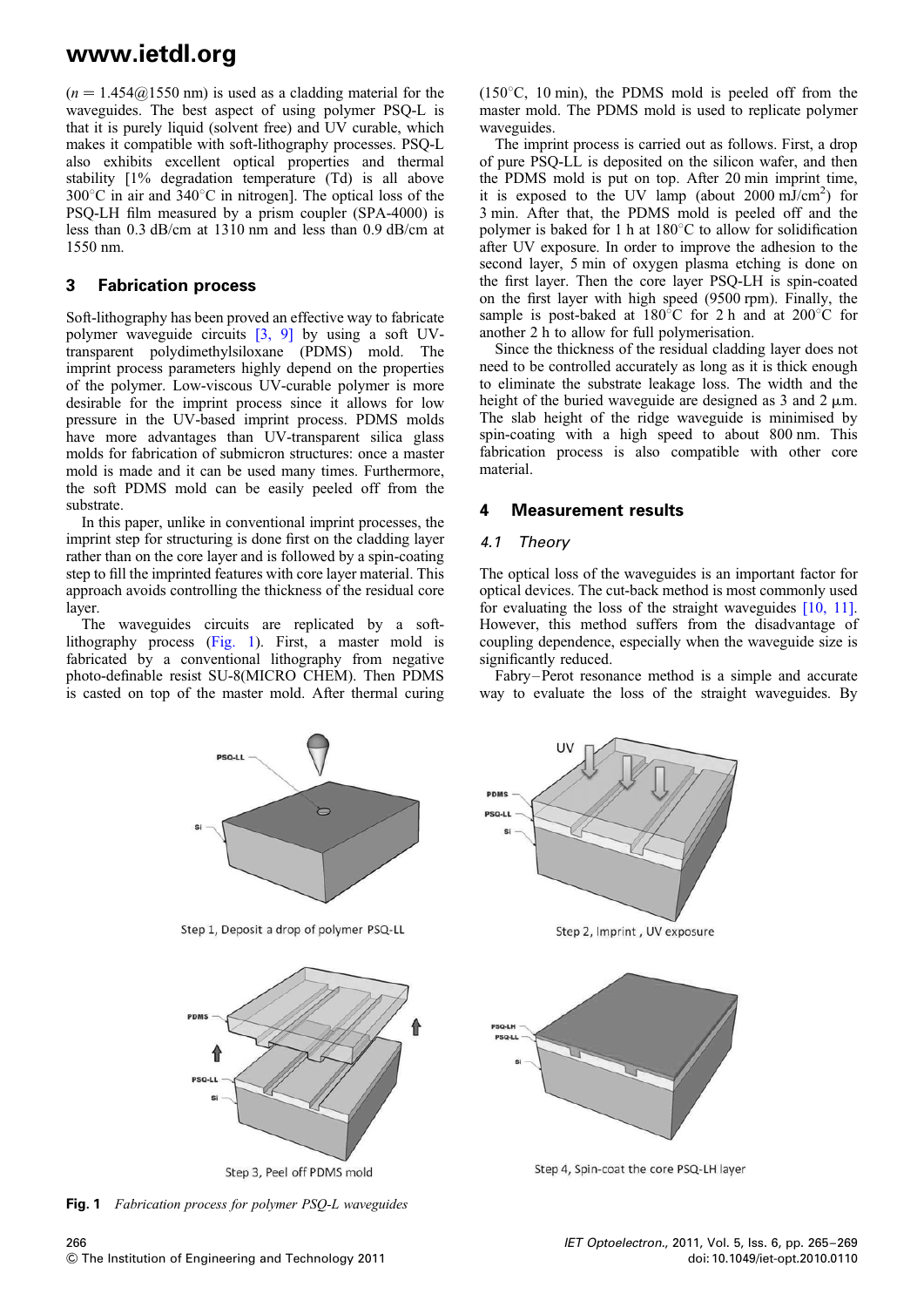measuring the transmitted intensity of the monomode Fabry– Perot resonator, the attenuation coefficient of the waveguide can be evaluated  $[12]$ . A convenient way to evaluate the attenuation coefficient of the waveguide is to determine the contrast factor of the transmitted spectrum

$$
K = \frac{I_{\text{max}} - I_{\text{min}}}{I_{\text{max}} + I_{\text{min}}} \tag{1}
$$

where  $I_{\text{max}}$ ,  $I_{\text{min}}$  are the maximum and minimum intensity values on the transmitted spectrum. The contrast factor  $K$  is independent of the input power and the coupling efficiency of the lensed fibre (or single-mode fibre) and the waveguide. It is only as a function of the combined lossreflection factor  $\tilde{R}$  [12]

$$
K = \frac{2\tilde{R}}{1 + \tilde{R}^2} \tag{2}
$$

$$
\tilde{R} = R e^{-\alpha L} \tag{3}
$$

where  $R$  is the end-face reflectivity of the Fabry–Perot resonator,  $\alpha$  is the attenuation coefficient of the waveguides, L is the length of the Fabry–Perot resonator. From  $(2)$ , for small value of reflectivity  $R$ , the combined loss-reflection factor  $\tilde{R}$  can be expressed as

$$
\tilde{R} = \frac{K}{2} = R e^{-\alpha L} \tag{4}
$$

Therefore if the end-face reflectivity  $R$  is known, the

attenuation coefficient factor  $\alpha$  can be evaluated

$$
\alpha = -10 \times \frac{1}{L} \times \log \frac{K}{2R} = -4.34 \ln \frac{K}{2R}
$$
 (5)

where  $\alpha$  is given in dB/cm.

From (4), the contrast factor K depends on the reflectivity  $R$ and the attenuation coefficient  $\alpha$ . For small K, the maximum value of the contrast factor  $K$  equals  $2R$ , and the contrast factor  $K$  is decreasing dramatically with the loss of the cavity.

By deviation of (5), the absolute error of the attenuation coefficient  $\alpha$  is as

$$
|\Delta \alpha| = \frac{4.34}{L} \frac{|\Delta K|}{K}
$$
 (6)

From (6), the deviation  $|\Delta \alpha|$  will be large for small K value.

#### 4.2 Experimental results

For polymer waveguides, the facet reflectivity between the core and air is quite low, which results in low contrast in the transmission spectrum. Considering a perfect reflection condition, the reflection of the end face between the core and air is only 4% [assuming a perfect reflection: calculated from Fresnel reflection formula  $R = ((n - 1)/(n + 1))^2$ , given the index of polymer is 1.5 and the index of air is 1.0]. The maximum value of the contrast factor  $K$  can only be 0.08 for a lossless polymer waveguide. Therefore imperfect facet (low reflectivity  $R$ ) or large waveguide loss (large attenuation coefficient factor  $\alpha$ ) may easily lead to



Fig. 2 Measured Fabry–Perot resonance spectrum for polymer PSQ-L straight waveguides

a TE mode

c TM mode

 $b$  and  $d$  Corresponding to calculated contrast factor  $K$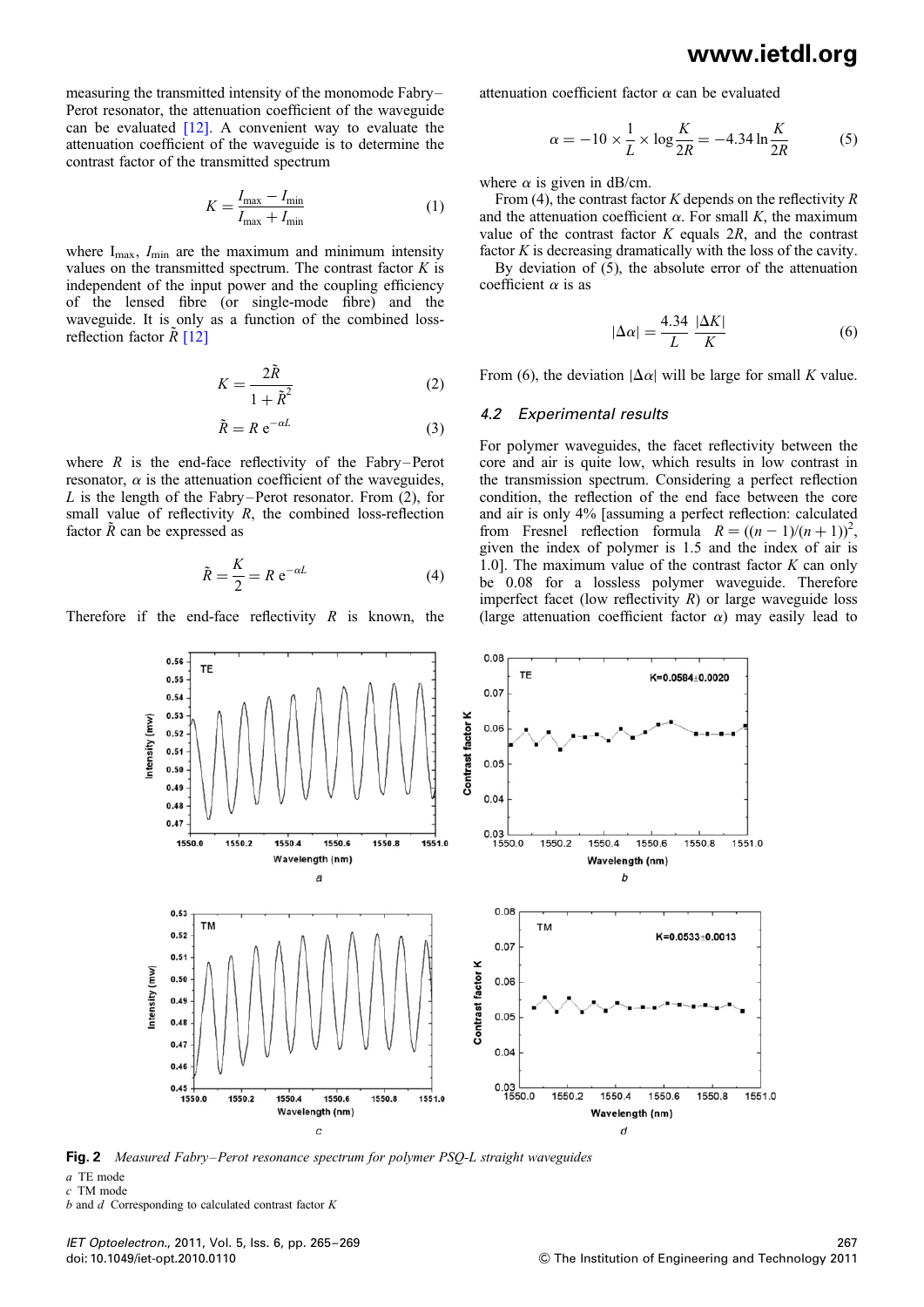failure measurement of the resonant phenomenon (low contrast  $K$ ). To our knowledge, we are the first one to use this method to measure the loss of polymer waveguides.

The polymer PSQ-L waveguide facets are obtained by cleavage of the silicon substrates. No polishing is done on the facets of the polymer waveguides. Light from a tunable laser is launched into the polymer waveguides via a lensed fiber and collected by a lens (Newport: MV-40X) to a power meter. An infra-red camera and a TV monitor are used for alignment at the output port of the waveguide. A polariser is inserted in front of the detector to select TE or TM mode of the waveguides. The total insertion loss is about 6 dB. From theoretical calculation, the waveguide supports two modes, the first-order mode is slightly guided in the waveguide, but will be exhausted in the waveguide. The near-field image showed on the TV monitor also proves single mode guided in the waveguide.

Fig. 2 shows the transmission spectrum of the straight waveguides with a length of 6.8 mm. Fig.  $2a$  shows the corresponding calculated  $K$  value. Assuming the facet between the core and the air is a perfect reflective facet, the reflectivity of the facet is calculated to be 0.038  $[R = ((n_{\text{eff}} - 1)/(n_{\text{eff}} + 1))^2]$ , the calculated effective index of the polymer waveguide is 1.484]. Thus, the optical loss of the straight waveguides can be extracted by using (5). The extracted loss of the straight waveguides  $(21550 \text{ nm})$  is  $1.7 \pm 0.2$  dB/cm for TE mode and  $2.2 \pm 0.2$  dB/cm for TM mode. Assuming the substrate leakage loss can be neglected and subtracting the material absorption loss of 0.9 dB/cm  $(a)$ 1550 nm, the scattering loss of the straight waveguide is less than  $0.8 \pm 0.2$  dB/cm for TE mode and  $1.3 + 0.2$  dB/cm for TM mode.

In actual situation, the waveguide facet is never perfect. Cleavage can cause imperfect facet with extra scattering loss (Fig. 3b). The reflected power in radiation mode also causes scattering loss at the end face of the waveguide [13]. Misalignment of the waveguide and the wafer orientation during fabrication or measurement process can cause a



Fig. 3 Fabry–Perot resonator formed by cleaved waveguides

a Ideal condition: end face with perfect reflectivity

b Imperfect facet: scattering loss at the end face c Imperfect facet: insufficient reflectivity at the tilt end face



Fig. 4 Defects on the contact mask (microscope pictures)



Fig. 5 SEM pictures of the imprinted waveguide trench a Wide view b Zoomed view

tilted facet of the waveguides (Fig.  $3c$ ), which also lead to a reduction in reflectivity of the end face of the waveguide [14]. Therefore the extracted attenuation coefficient of the waveguides includes the reflectivity loss at the cleaved facet. The real reflectivity value of the end face is always below the perfect reflectivity. The extracted attenuation coefficient  $\alpha$  is an upper limit of the waveguide loss.

#### 5 Discussion

As reported before, the scattering loss extracted from the transmission spectrum of the PSQ-L ring resonators is also low. The extracted scattering loss of  $400 \mu m$  bend waveguides is about 1.6 dB/cm for both TE and TM polarisation [6]. Later we found that there are some defects on the mask of the bend waveguides (Fig. 4). We suspect the scattering loss is mainly from the defects on the bend waveguides, and not mainly from the roughness of the sidewall caused by fabrication process. Fig. 5b shows a close look at the waveguide trench from SEM. Smooth sidewall of the trench can be seen from Fig. 5b. The success to observe Fabry-Perot resonance spectrum and the extracted attenuation coefficient value also confirms the low loss of the polymer waveguides. We believed that the scattering loss of the polymer PSQ-L waveguides should be much lower than the extracted value from Fabry –Perot resonance experiments.

#### 6 Conclusion

A simple UV-based soft-lithography process is used for fabrication of polymer PSQ-L waveguides. Even with nonpolishing waveguide facets, the extracted scattering loss of the straight waveguides by a Fabry–Perot resonance method is less than  $0.8 \pm 0.2$  dB/cm for TE mode and  $1.3 + 0.2$  dB/cm for TM mode at 1550 nm. The fully transferred pattern and low scattering loss promises it to be a good fabrication process for polymer PSQ-L waveguides.